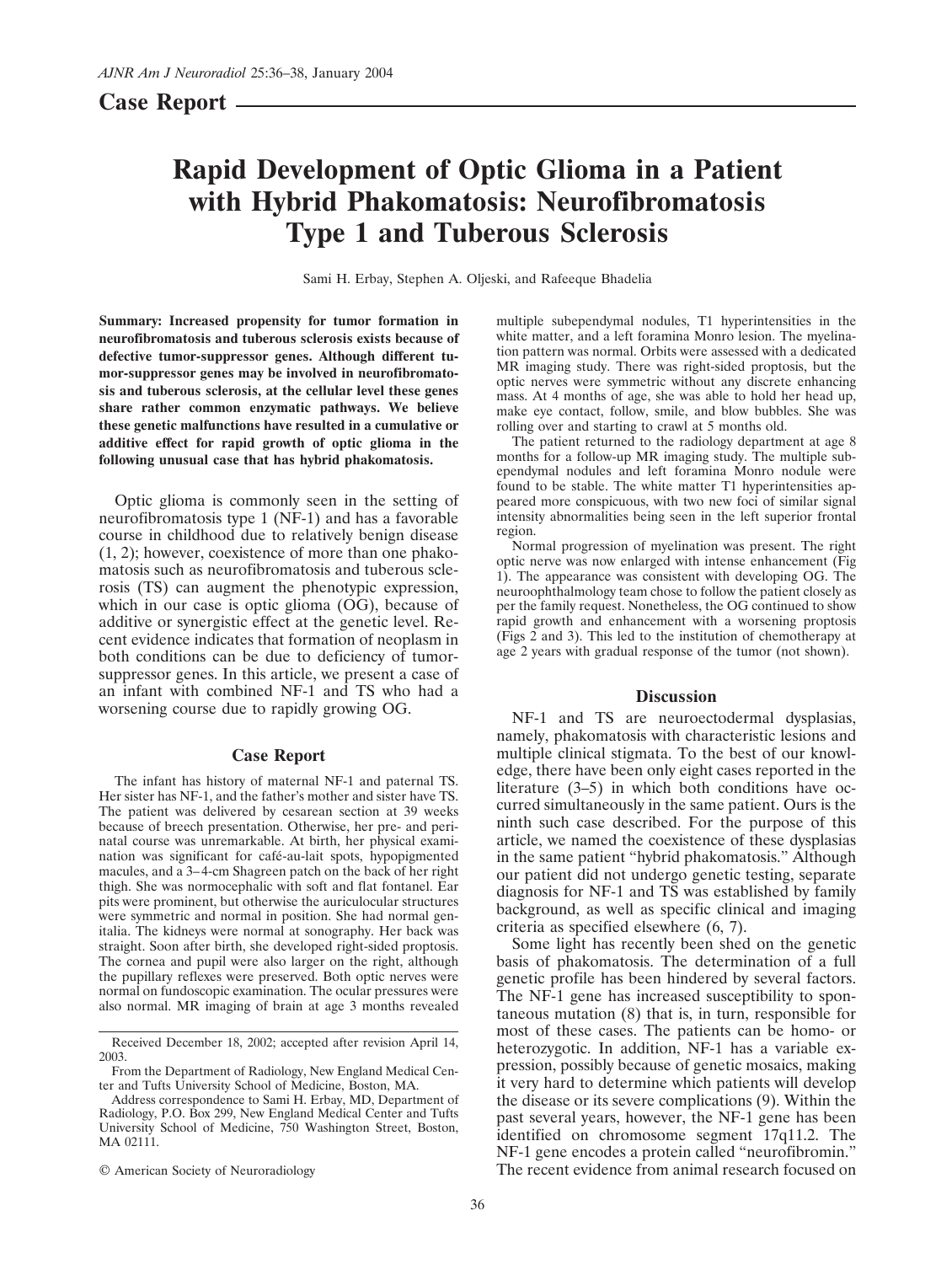

Fig 1. Coronal T1-weighted images (TR/TE: 523/14) with contrast enhancement and fat suppression and obtained through the orbits reveal an enhancing right-sided OG at age 8 months.

FIG 2. Coronal T1-weighted images (TR/TE: 523/14) with contrast enhancement and fat suppression and obtained through the orbits demonstrate interval worsening of right-sided OG at age 18 months.

FIG 3. Axial postcontrast T1-weighted images (TR/TE: 670/14) with fat saturation demonstrate marked worsening of right-sided proptosis due to rapid growth of the right OG at age 23 months).

this gene indicates that, among its many roles, the most important function can be the tumor suppression through the cellular GTPase systems. The homozygotic deletion can accelerate the tumor formation in patients with NF-1, especially in plexiform neurofibroma and malignant tumor (10). Excellent review of the subject has been provided in the literature (11).

There is also growing evidence in the literature indicating a similar genetic basis for TS-induced neoplasms. The recently mapped TSC1 and TSC2 genes are believed to function as tumor suppressors through the same cellular systems. Complete inactivation of TSC2 gene has been implicated in the formation of hamartomas and possibly renal cell carcinomas (12, 13).

Approximately 15–20% of patients with NF-1 will develop OG, sometimes as the first sign of subtle NF-1. In Lund and Skovby's series (14), the mean age of diagnosis was 6.4 years, with the average of duration of visual symptoms before diagnosis being 2 years. MR imaging has been shown to be far more superior to visual field testing, fundoscopy, and visually evoked potentials to detect these lesions (15). Therefore, routine cranial imaging is now recommended to exclude OG in patients with NF-1 in the first few years of life (16). OG has a favorable histologic course and slow growth in NF-1 compared with OG of the non-NF-1 variety (1), with most of these being pilocytic astrocytomas. It has been reported in a long-term follow-up of more than 20 years that tumor growth and the difference between treated and untreated lesions can be hardly noticeable (2). Aggressive malignant behavior is seen less than 20% of patients (17), especially for tumors detected in infancy (18). It has been hypothesized that, in patients with NF-1, there are fundamental pathophysiologic differences between patients with and those without OG (19). A striking association has been observed between the OG and the other CNS neoplasms, independent of age.

Nonetheless, it has been reported that patients with NF-1 who have had prior negative findings for OG are still at risk for forming OG later in life. In a series of neurofibromatosis-related OGs, Massry et al (20) described two cases among seven for which prior neuroimaging findings were negative. They suggested that prior normal CT or MR findings of orbits do not exclude the future development of OG, because slightly older cases took much longer (ie, 2–3 years) to form OG. Conversely, a 15-mm OG in our case had developed only 8 months after initial imaging (Fig 1).

Although the TS and NF1 genes are not located closely at the genetic locus, their functions at the cellular level are intimately related. They both suppress the oncogenes through the GTPase systems (21). We believe this might have resulted in additive or synergistic effect of dysfunctional tumor-suppressor genes in rapid formation of OG in this unusual patient.

## **Conclusion**

We report a rare occurrence of neurofibromatosis and tuberosclerosis in the same patient. These are genetically transmitted disorders. Their phenotypic expression reflects underlying dysfunction of specific genes, also known as tumor suppressor genes. At the cellular level, tumor suppressor genes may share the same enzymatic pathways. We believe their additive or synergistic effects in our patient resulted in an aggressive course of a rapidly developing infantile optic glioma.

#### **References**

- 1. Deliganis AV, Geyer JR, Berger MS. **Prognostic significance of type 1 neurofibromatosis (von Recklinghausen disease) in childhood optic glioma.** *Neurosurgery* 1996;38:1114–1118
- 2. Pascual-Castroviejo I, Martinez Bermojo A, Lopez Marin V, et al. **Optic gliomas in neurofibromatosis type 1.** *Neurologia* 1994;9:173– 177